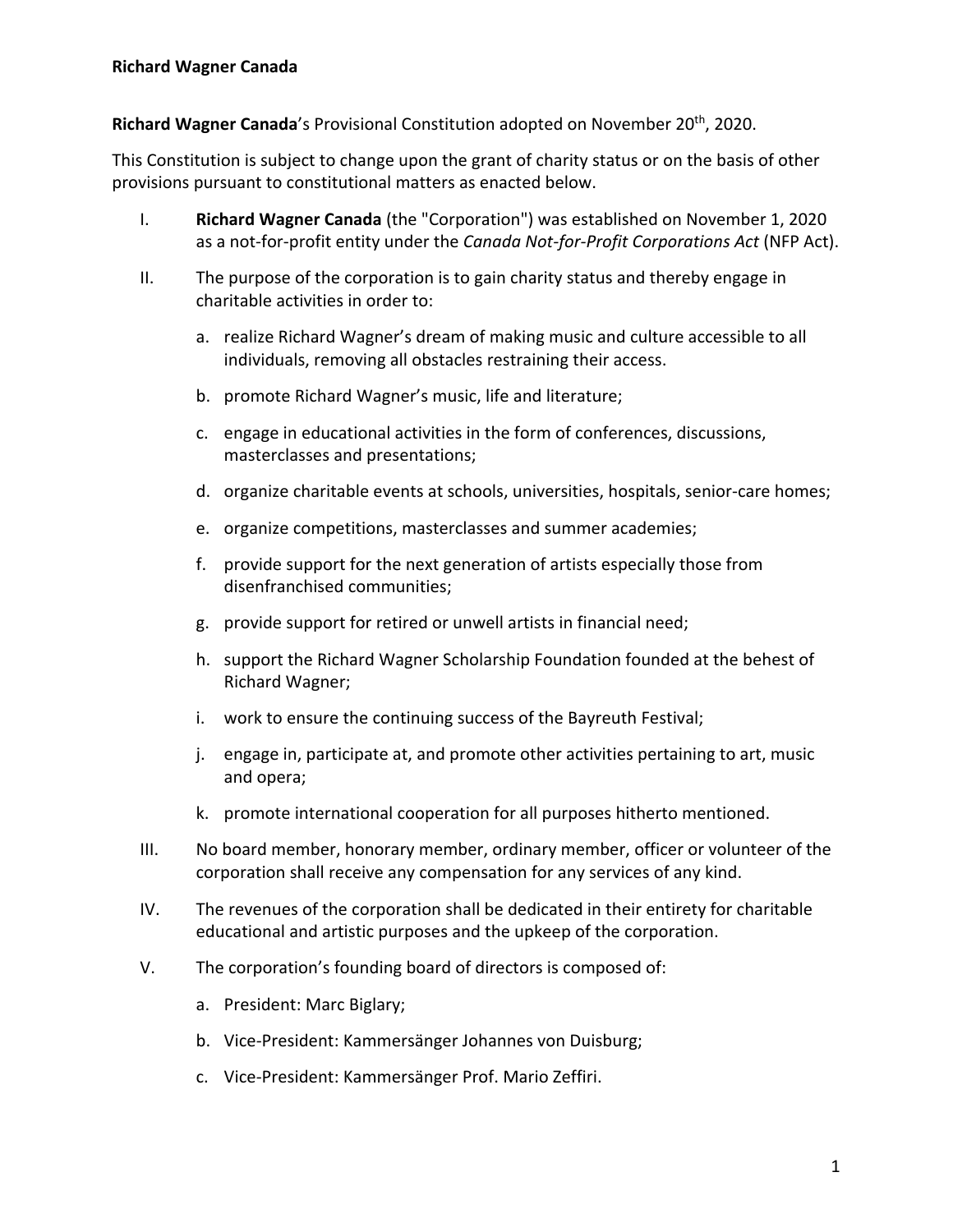VI. A by-law relating generally to the conduct of the affairs of **Richard Wagner Canada** (the "Corporation") **BE IT ENACTED** as a by-law of the Corporation as follows:

#### 1. **Definitions**

In this by-law and all other by-laws of the Corporation, unless the context otherwise requires:

"**Act**" means the *Canada Not-For-Profit Corporations Act* S.C. 2009, c. 23 including the Regulations made pursuant to the Act, and any statute or regulations that may be substituted, as amended from time to time;

"**articles**" means the original or restated articles of incorporation or articles of amendment, amalgamation, continuance, reorganization, arrangement or revival of the Corporation;

"**board**" means the board of directors of the Corporation and "director" means a member of the board;

"**by-law**" means this by-law and any other by-law of the Corporation as amended and which are, from time to time, in force and effect;

"**meeting of members**" includes an annual meeting of members or a special meeting of members; "special meeting of members" includes a meeting of any class or classes of members and a special meeting of all members entitled to vote at an annual meeting of members;

"**ordinary resolution**" means a resolution passed by a majority of not less than 50% plus 1 of the votes cast on that resolution;

"**proposal**" means a proposal submitted by a member of the Corporation that meets the requirements of section 163 (Member Proposals) of the Act;

"**Regulations**" means the regulations made under the Act, as amended, restated or in effect from time to time; and

"**special resolution**" means a resolution passed by a majority of not less than twothirds (2/3) of the votes cast on that resolution.

## 2. **Financial Year End**

The financial year end of the Corporation shall be December 31 in each year.

#### 3. **Borrowing Powers**

The directors of the Corporation may, without authorization of the members,

a. borrow money on the credit of the corporation;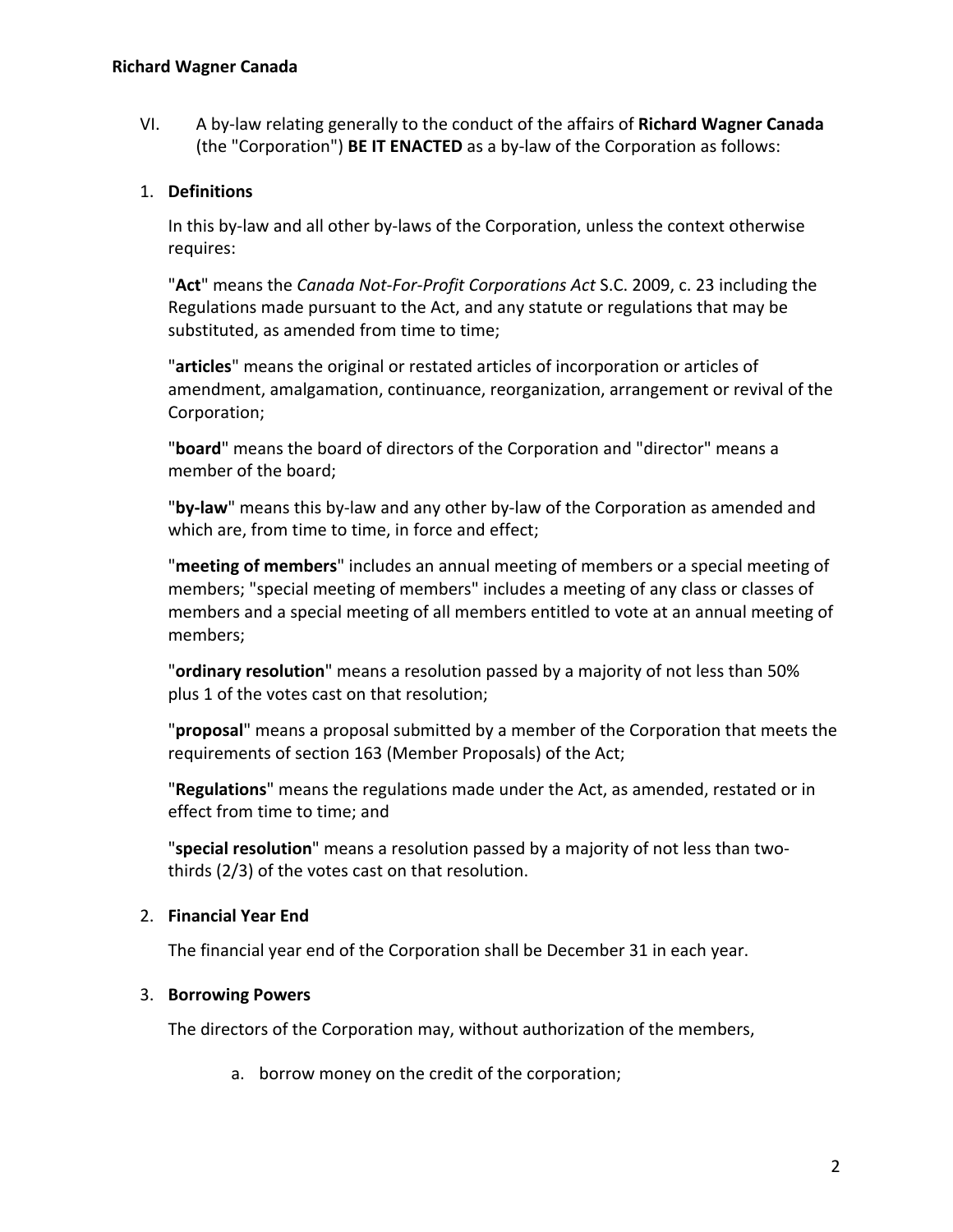- b. issue, reissue, sell, pledge or hypothecate debt obligations of the corporation;
- c. give a guarantee on behalf and
- d. mortgage, hypothecate, pledge or otherwise create a security interest in all or any property of the corporation, owned or subsequently acquired, to secure any debt obligation of the corporation.

## 4. **Annual Financial Statements**

The Corporation shall send to the members a copy of the annual financial statements and other documents referred to in subsection 172(1) (Annual Financial Statements) of the Act or a copy of a publication of the Corporation reproducing the information contained in the documents. Instead of sending the documents, the Corporation may send a summary to each member along with a notice informing the member of the procedure for obtaining a copy of the documents themselves free of charge. The Corporation is not required to send the documents or a summary to a member who, in writing, declines to receive such documents.

## 5. **Membership Conditions**

Subject to the articles, there shall be one class of members in the Corporation. Membership in the Corporation shall be available only to individuals interested in furthering the Corporation's purposes and who have applied for and been accepted into membership in the Corporation by resolution of the board or in such other manner as may be determined by the board. Each member shall be entitled to receive notice of, attend and vote at all meetings of the members of the Corporation.

Pursuant to subsection 197(1) (Fundamental Change) of the Act, a special resolution of the members is required to make any amendments to this section of the by-laws if those amendments affect membership rights and/or conditions described in paragraphs 197(1)(e), (h), (l) or (m).

## 6. **Transferring Membership**

A membership may only be transferred to the Corporation. Pursuant to Section 197(1) (Fundamental Change) of the Act, a special resolution of the members is required to make any amendment to add, change or delete this section of the by-laws.

## 7. **Notice of Members Meeting**

Notice of the time and place of a meeting of members shall be given to each member entitled to vote at the meeting by telephonic, electronic or other communication facility to each member entitled to vote at the meeting, during a period of 21 to 35 days before the day on which the meeting is to be held.

Pursuant to subsection 197(1) (Fundamental Change) of the Act, a special resolution of the members is required to make any amendment to the by-laws of the Corporation to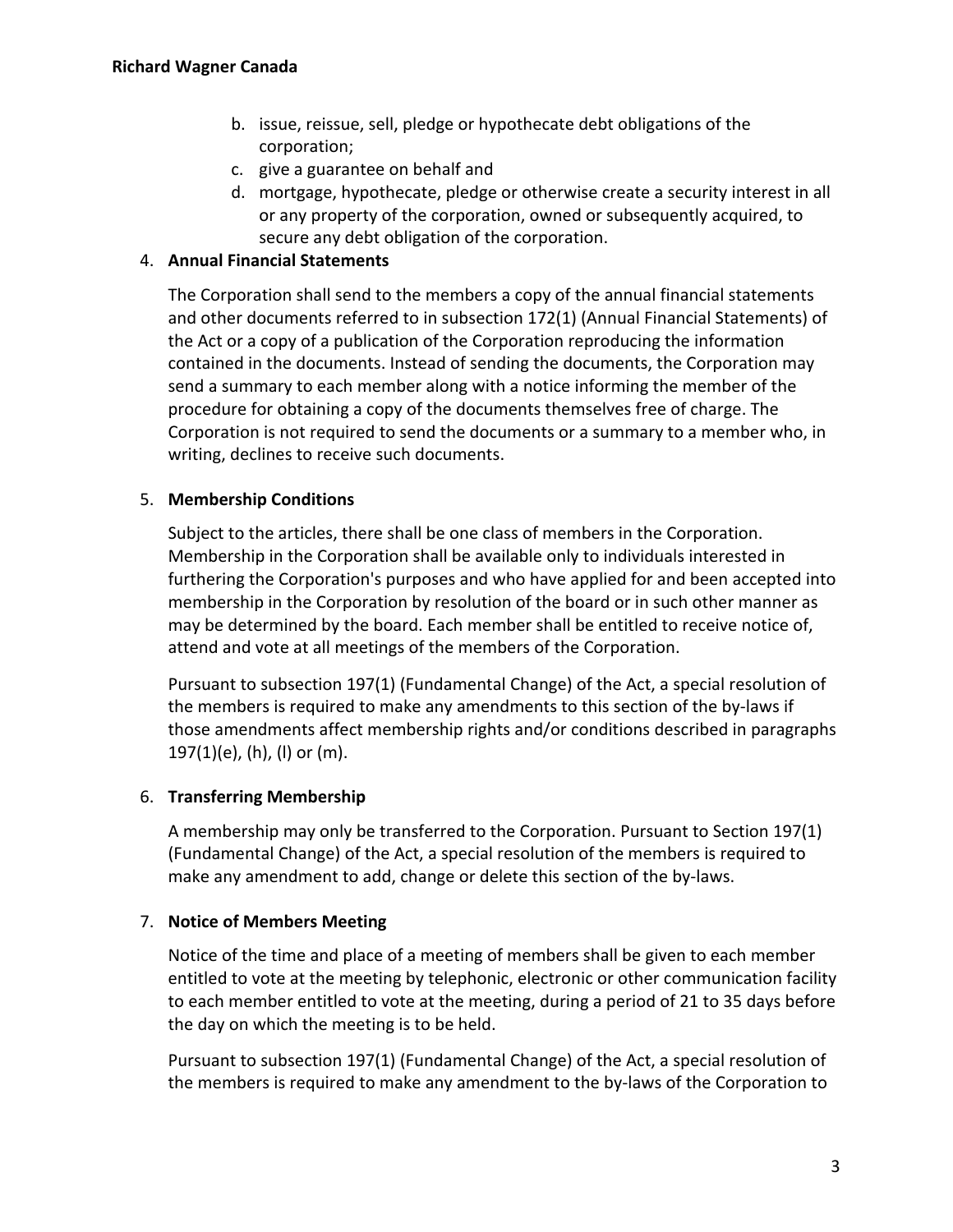change the manner of giving notice to members entitled to vote at a meeting of members.

## 8. **Members Calling a Members' Meeting**

The board of directors shall call a special meeting of members in accordance with Section 167 of the Act, on written requisition of members carrying not less than 5% of the voting rights. If the directors do not call a meeting within twenty-one (21) days of receiving the requisition, any member who signed the requisition may call the meeting.

## 9. **Membership Dues**

Members shall be notified in writing of the membership dues at any time payable by them and, if any are not paid within one (1) calendar month of the membership renewal date the members in default shall automatically cease to be members of the Corporation.

## 10. **Termination of Membership**

A membership in the Corporation is terminated when:

- a. the member dies or resigns;
- b. the member is expelled, or their membership is otherwise terminated in accordance with the articles or by-laws;
- c. the member's term of membership expires; or
- d. the Corporation is liquidated and dissolved under the Act.

# 11. **Effect of Termination of Membership**

Subject to the articles, upon any termination of membership, the rights of the member, including any rights in the property of the Corporation, automatically cease to exist.

## 12. **Proposals Nominating Directors at Annual Members' Meetings**

Subject to the Regulations under the Act, any proposal may include nominations for the election of directors if the proposal is signed by not less than 5% of members entitled to vote at the meeting at which the proposal is to be presented.

## 13. **Cost of Publishing Proposals for Annual Members' Meetings**

The member who submitted the proposal shall pay the cost of including the proposal and any statement in the notice of meeting at which the proposal is to be presented unless otherwise provided by ordinary resolution of the members present at the meeting.

## 14. **Place of Members' Meeting**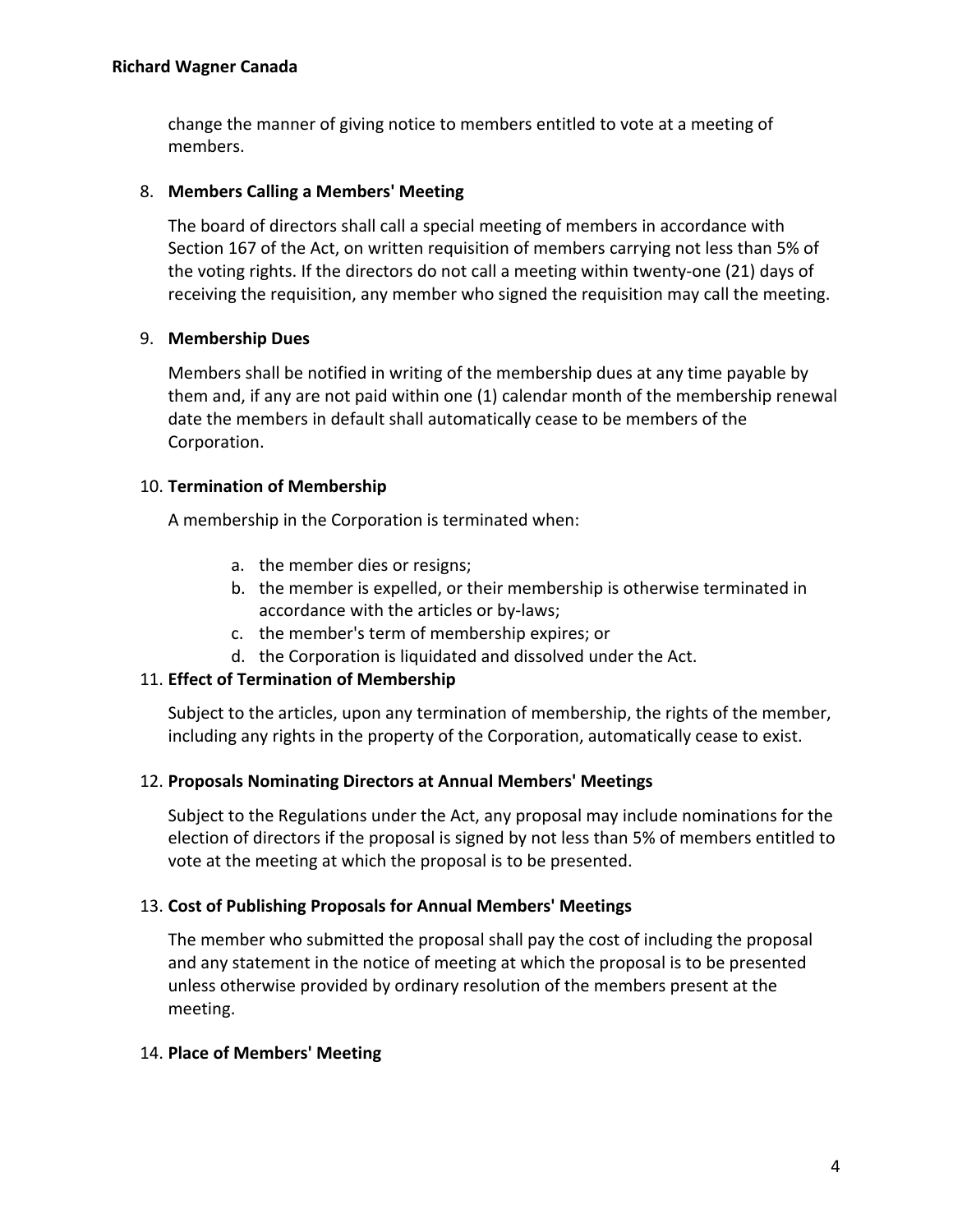Subject to compliance with section 159 (Place of Members' Meetings) of the Act, meetings of the members may be held at any place within Canada determined by the board or, if all of the members entitled to vote at such meeting so agree, outside Canada.

#### 15. **Quorum at Members' Meetings**

A quorum at any meeting of the members (unless a greater number of members are required to be present by the Act) shall be a majority of the members entitled to vote at the meeting. If a quorum is present at the opening of a meeting of members, the members present may proceed with the business of the meeting even if a quorum is not present throughout the meeting.

#### 16. **Voting at Members' Meetings**

At any meeting of members every question shall, unless otherwise provided by the articles or by-laws or by the Act, be determined by a majority of the votes cast on the questions. In case of an equality of votes either on a show of hands or on a ballot or on the results of electronic voting, the chair of the meeting in addition to an original vote shall have a second or casting vote.

#### 17. **Participation by Electronic Means at Members' Meetings**

If the Corporation chooses to make available a telephonic, electronic or other communication facility that permits all participants to communicate adequately with each other during a meeting of members, any person entitled to attend such meeting may participate in the meeting by means of such telephonic, electronic or other communication facility in the manner provided by the Act. A person participating in a meeting by such means is deemed to be present at the meeting. Notwithstanding any other provision of this by-law, any person participating in a meeting of members pursuant to this section who is entitled to vote at that meeting may vote, in accordance with the Act, by means of any telephonic, electronic or other communication facility that the Corporation has made available for that purpose.

#### 18. **Members' Meeting Held Entirely by Electronic Means**

If the directors or members of the Corporation call a meeting of members pursuant to the Act, those directors or members, as the case may be, may determine that the meeting shall be held, in accordance with the Act and the Regulations, entirely by means of a telephonic, electronic or other communication facility that permits all participants to communicate adequately with each other during the meeting.

#### 19. **Number of Directors**

The board shall consist of the number of directors specified in the articles. If the articles provide for a minimum and maximum number of directors, the board shall be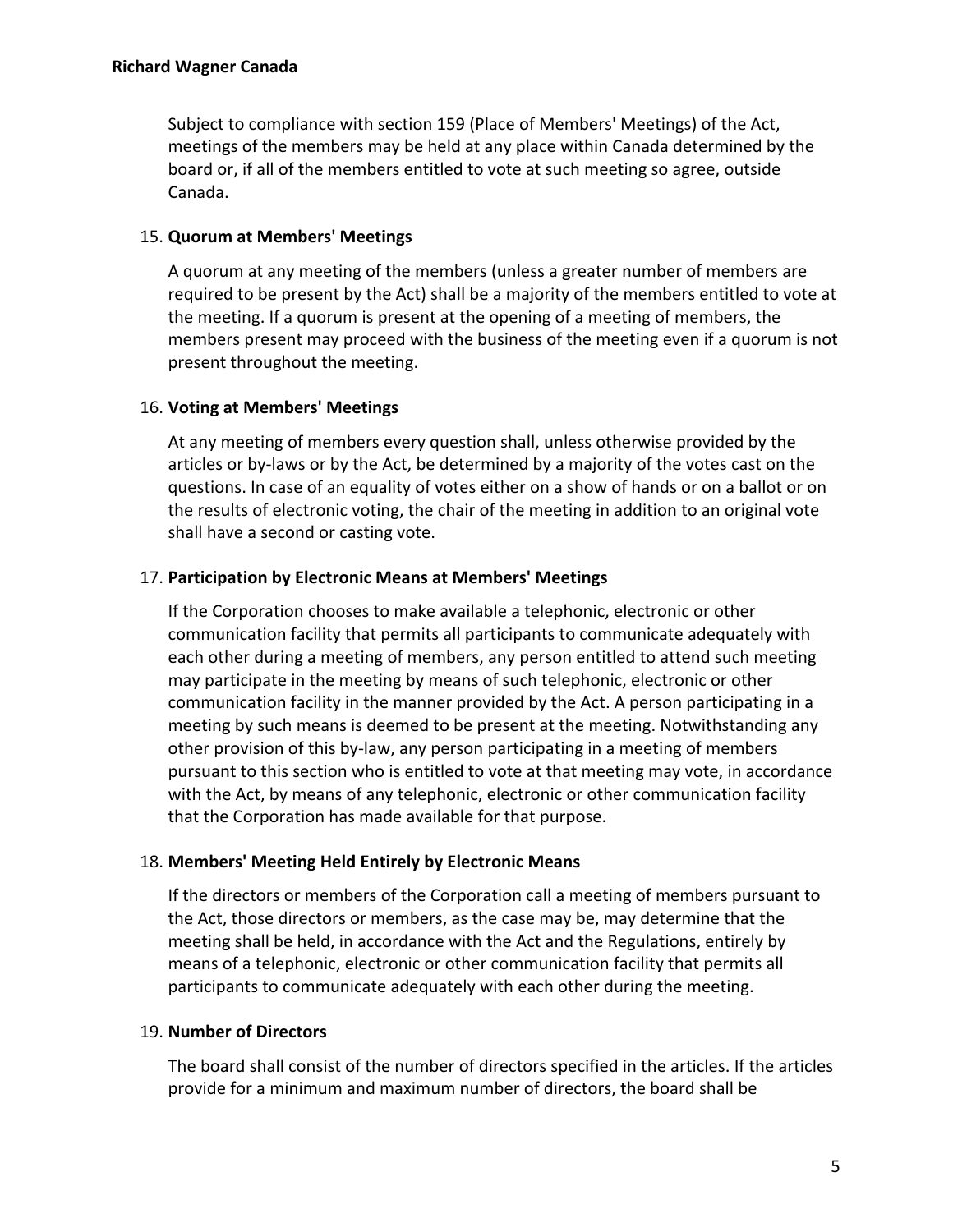comprised of the fixed number of directors as determined from time to time by the members by ordinary resolution or, if the ordinary resolution empowers the directors to determine the number, by resolution of the board. In the case of a soliciting corporation the minimum number of directors may not be fewer than three (3), at least two of whom are not officers or employees of the Corporation or its affiliates.

## 20. **Calling of Meetings of Board of Directors**

Meetings of the board may be called by the chair of the board, the vice-chair of the board or any two (2) directors at any time; provided that for the first organization meeting following incorporation, such meeting may be called by any director or incorporator. If the Corporation has only one director, that director may call and constitute a meeting.

## 21. **Notice of Meeting of Board of Directors**

Notice of the time and place for the holding of a meeting of the board shall be given in the manner provided in the section on giving notice of meeting of directors of this bylaw to every director of the Corporation not less than 1 days before the time when the meeting is to be held. Notice of a meeting shall not be necessary if all of the directors are present, and none objects to the holding of the meeting, or if those absent have waived notice of or have otherwise signified their consent to the holding of such meeting. Notice of an adjourned meeting is not required if the time and place of the adjourned meeting is announced at the original meeting. Unless the by-law otherwise provides, no notice of meeting need specify the purpose or the business to be transacted at the meeting except that a notice of meeting of directors shall specify any matter referred to in subsection 138(2) (Limits on Authority) of the Act that is to be dealt with at the meeting.

## 22. **Voting at Meetings of the Board of Directors**

At all meetings of the board, every question shall be decided by a majority of the votes cast on the question. In case of an equality of votes, the chair of the meeting in addition to an original vote shall have a second or casting vote.

## 23. **Appointment of Officers**

The board may designate the offices of the Corporation, appoint officers on an annual or more frequent basis, specify their duties and, subject to the Act, delegate to such officers the power to manage the affairs of the Corporation. A director may be appointed to any office of the Corporation. An officer may, but need not be, a director unless these by-laws otherwise provide. Two or more offices may be held by the same person.

## 24. **Invalidity of Provisions of this By-law**